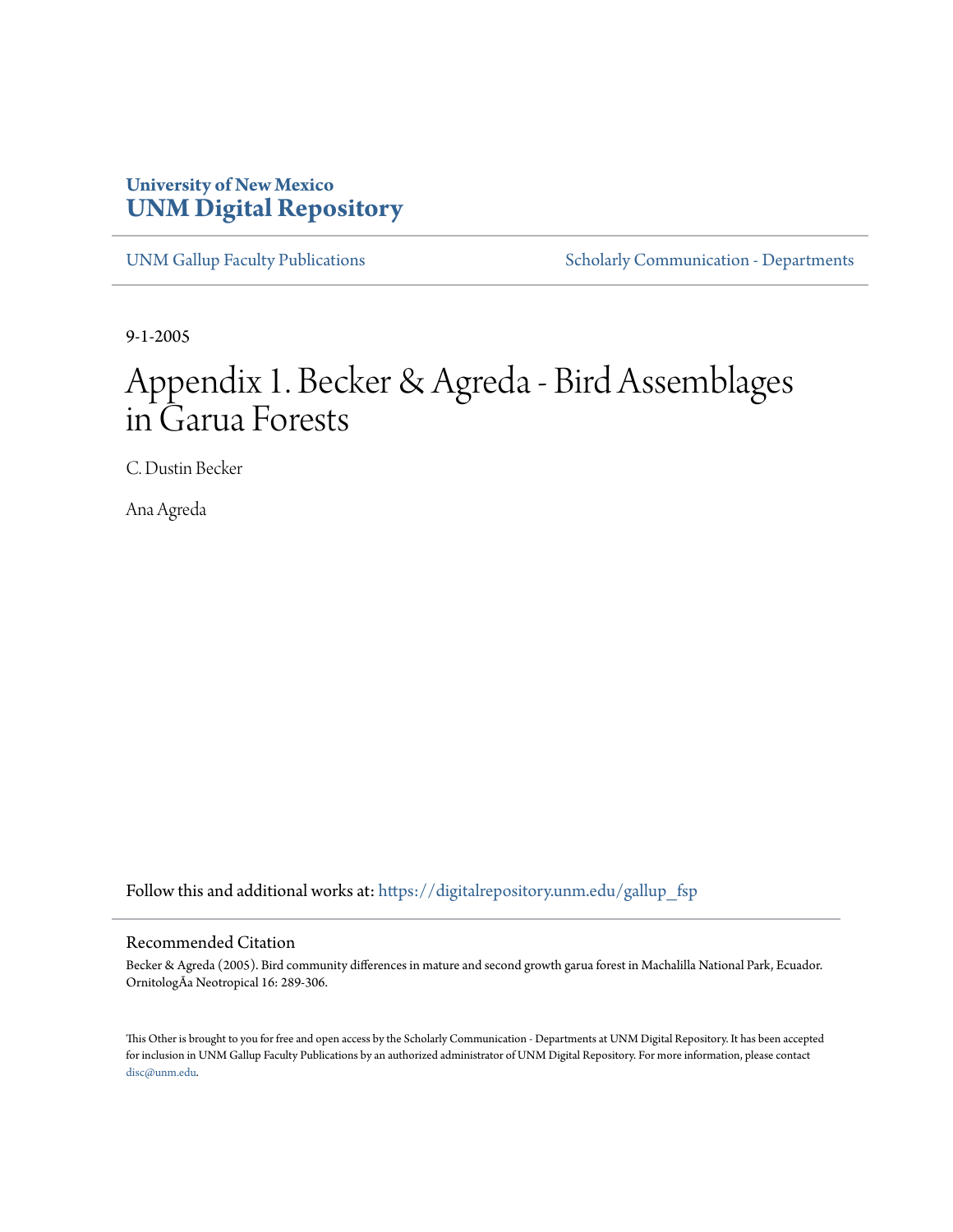#### **Appendix 1.**

#### **BIRD COMMUNITY DIFFERENCES IN MATURE AND SECOND GROWTH** *GARÚA*

#### **FOREST IN MACHALILLA NATIONAL PARK, ECUADOR**

#### **Becker, C. Dustin<sup>1</sup> & Ana Ágreda<sup>2</sup>**

<sup>1</sup> Earthwatch Institute, 3 Clock Tower Place-Suite 100, P.O. Box 75, Maynard, Massachusettes 01754, USA.

<sup>2</sup> CECIA (Corporación Ornitológica del Ecuador), Joaquín Tinajero E-305 y Jorge Drom, Quito, Ecuador.

### Running head: BIRD ASSEMBLAGES IN GARUA FORESTS

1. Current Address: P.O. Box 1248, Zuni, NM 87327, [dbecker@ unm.edu](mailto:dbecker@%20unm.edu)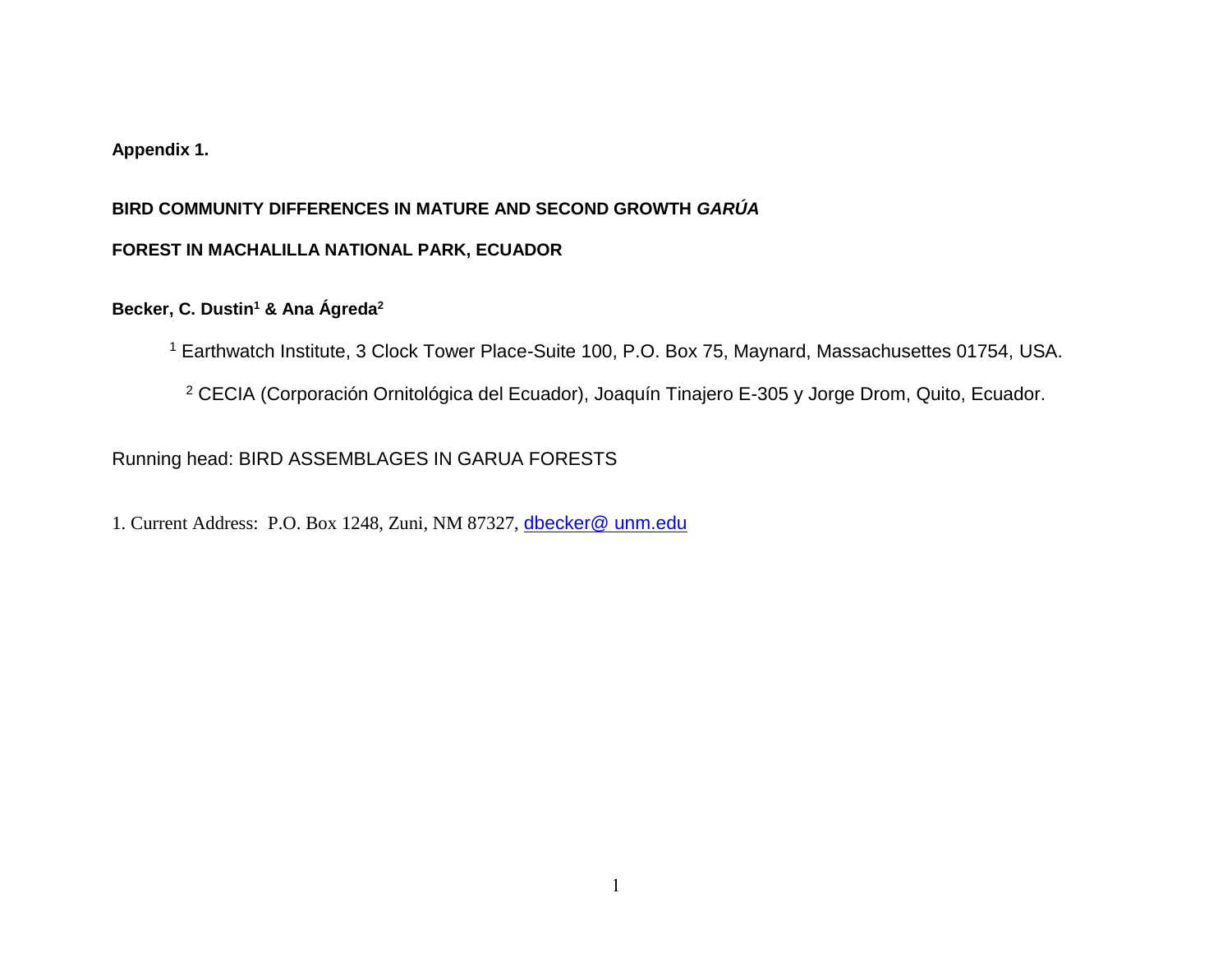APPENDIX 1. Bird species mist-netted and observed in mature and second growth *garúa* forest on Cerro San Sebastián, Machalilla National Park, Ecuador. Percentage of captures (not including recaptures, %) and captures per 1000 net-h (Rate) are presented by forest type (mature, second growth) for 85 netted bird species. An \* indicates a significant difference in capture rate by forest type (*P*  $<$  0.05). Abundance codes: C = common (seen, heard, or netted nearly every day of study), U= uncommon (seen, heard, or netted on less than 20% of sampling days),  $R =$ rare (seen, heard, or netted once or twice during study). Conservation status codes:  $EN =$ endangered,  $VU =$  vulnerable,  $NT =$  near threatened (Birdlife International 2003),  $rr =$  restricted range species of the Tumbesian endemic bird area (Best & Kessler, 1995).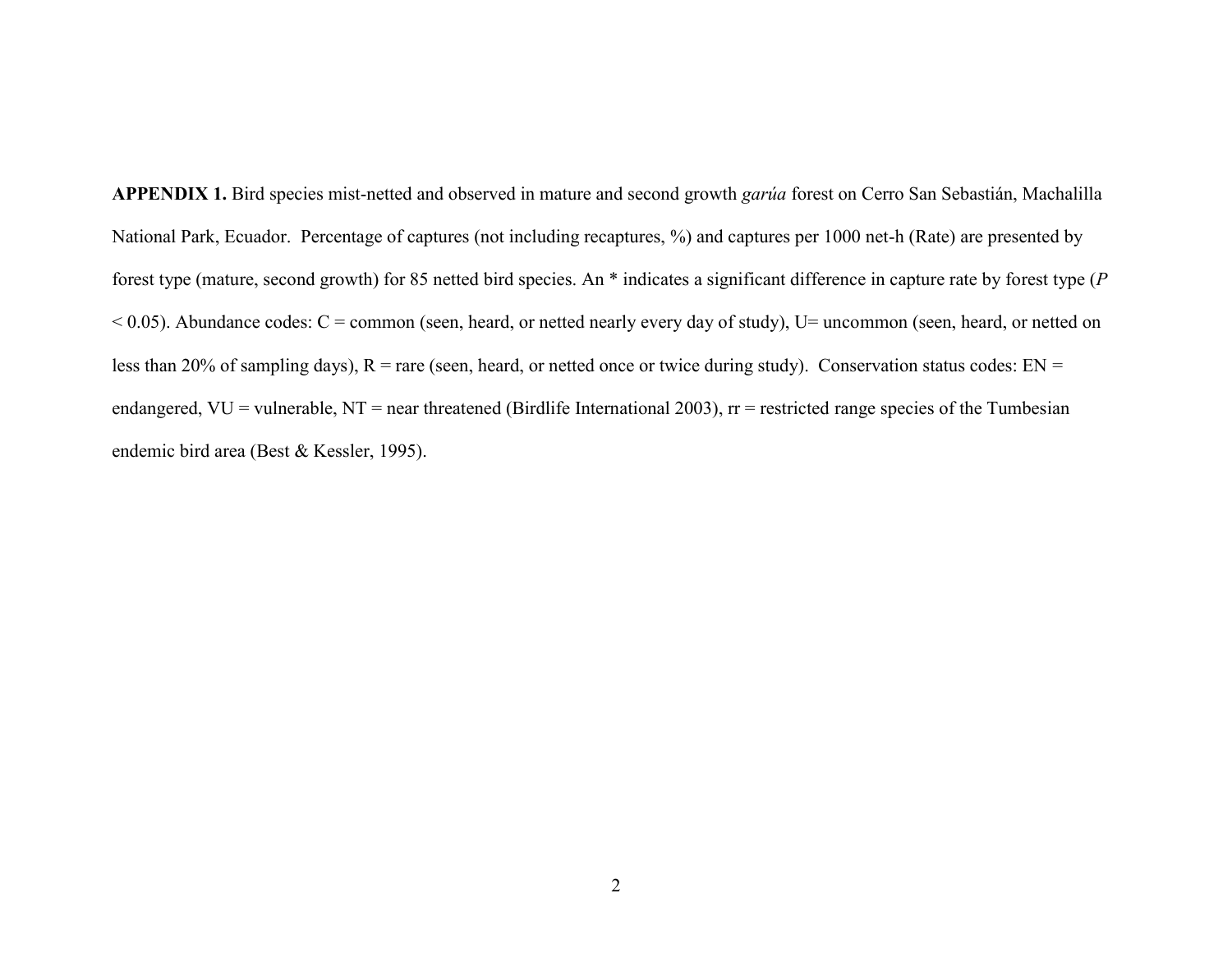| Common Name             | Scientific Name           | Mature % | Mature | Secondary     | Secondary | Codes          |
|-------------------------|---------------------------|----------|--------|---------------|-----------|----------------|
|                         |                           |          | rate   | $\frac{0}{0}$ | rate      |                |
| Little Tinamou          | Crypturellus soui         |          |        |               |           | $\overline{U}$ |
| King Vulture            | Sarcoramphus papa         |          |        |               |           | $\mathbf U$    |
| <b>Black Vulture</b>    | Coragyps atratus          |          |        |               |           | $\mathbf U$    |
| Gray-headed Kite        | Leptodon cayanensis       |          |        |               |           | $\mathbf R$    |
| Hook-billed Kite        | Chondrohierax uncinatus   |          |        |               |           | $\mathbf R$    |
| Swallow-tailed Kite     | Elanoides forficatus      |          |        |               |           | $\mathcal{C}$  |
| Double-toothed Kite     | Harpagus bidentatus       |          |        |               |           | U              |
| Plumbeous Kite          | Ictinia plumbea           |          |        |               |           | $\mathbf U$    |
| Crane Hawk              | Geranospiza caerulescens  |          |        |               |           | U              |
| Gray-backed Hawk        | Leucopternis occidentalis |          |        |               |           | U, EN          |
| <b>Great Black Hawk</b> | Buteogallus urubitinga    |          |        |               |           | U              |
| Harris's Hawk           | Parabuteo unicinctus      |          |        |               |           | U              |
| Gray-lined Hawk         | <b>Buteo</b> nitidus      |          |        |               |           | U              |
| <b>Black Hawk-Eagle</b> | Spizaetus tyrannus        |          |        |               |           | $\mathbf R$    |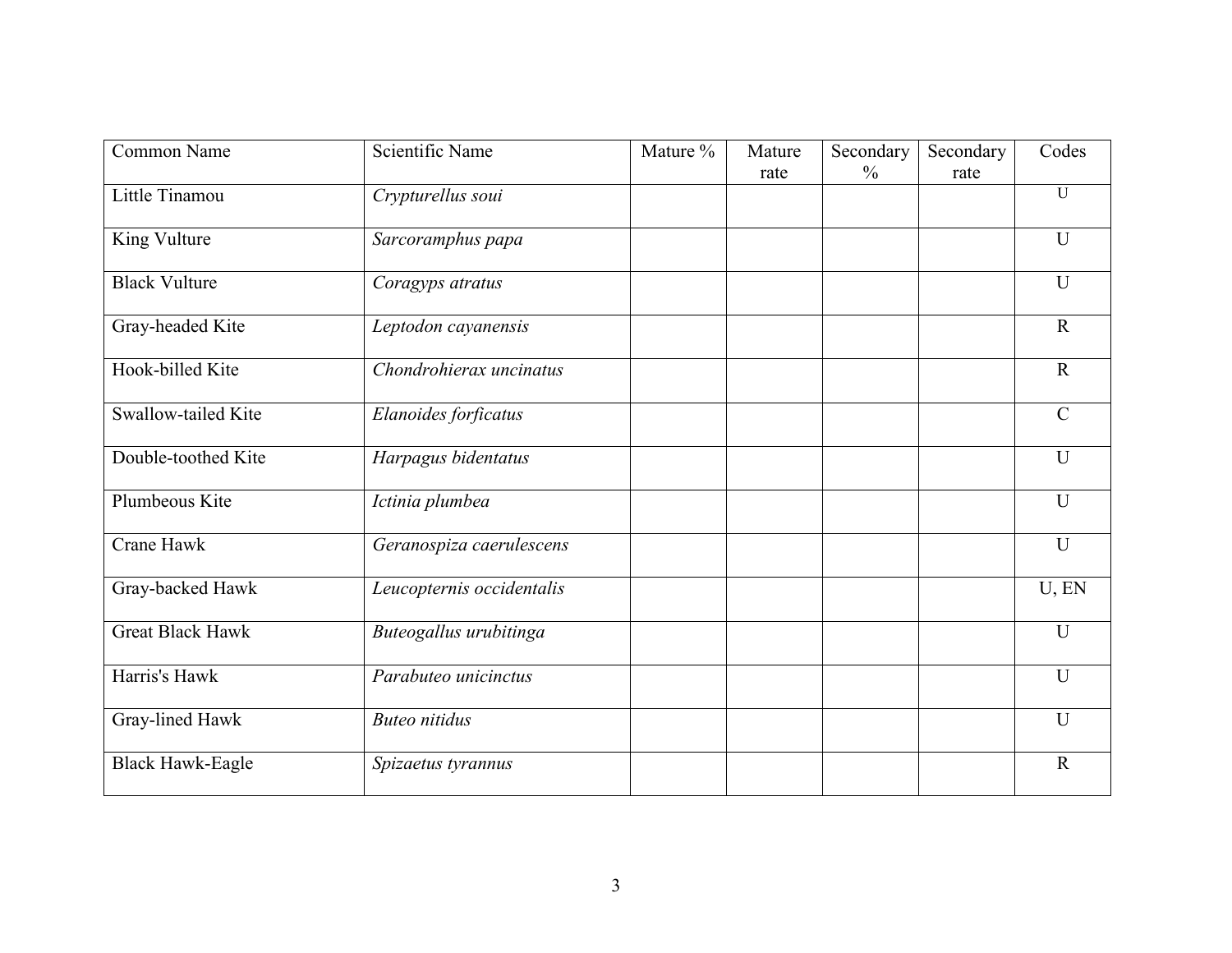| Common Name                   | Scientific Name           | Mature % | Mature | Secondary     | Secondary | Codes         |
|-------------------------------|---------------------------|----------|--------|---------------|-----------|---------------|
|                               |                           |          | rate   | $\frac{0}{0}$ | rate      |               |
| Ornate Hawk-Eagle             | S. ornatus                |          |        |               |           | $\mathbf R$   |
| <b>Collared Forest-falcon</b> | Micrastur semitorquatus   |          |        |               |           | U             |
| Laughing Falcon               | Herpetotheres cachinnans  |          |        |               |           | $\mathbf R$   |
| <b>Bat Falcon</b>             | Falco rufigularis         |          |        |               |           | $\mathbf{U}$  |
| Rufous-headed Chachalaca      | Ortalis erythoptera       |          |        |               |           | C, VU         |
| <b>Crested Guan</b>           | Penelope purpurascens     |          |        |               |           | U             |
| Rufous-fronted Wood-quail     | Odontophorus erythrops    |          |        |               |           | $\mathcal{C}$ |
| Ochre-bellied Dove            | Leptotila ochraceiventris |          |        | 0.2           | 0.9       | U, VU, rr     |
| White-tipped Dove             | L. verreauxi              |          |        |               |           | $\mathcal{C}$ |
| Pallid Dove                   | L. pallida                |          |        |               |           | $\mathcal{C}$ |
| Ruddy Quail-Dove              | Geotrygon montana         |          |        |               |           | U             |
| Great Green Macaw             | Ara ambigua               |          |        |               |           | R, VU, rr     |
| Red-masked Parakeet           | Aratinga erythrogenys     |          |        |               |           | C, NT         |
| <b>Bronze-winged Parrot</b>   | Pionus chalcopterus       |          |        |               |           | $\mathcal{C}$ |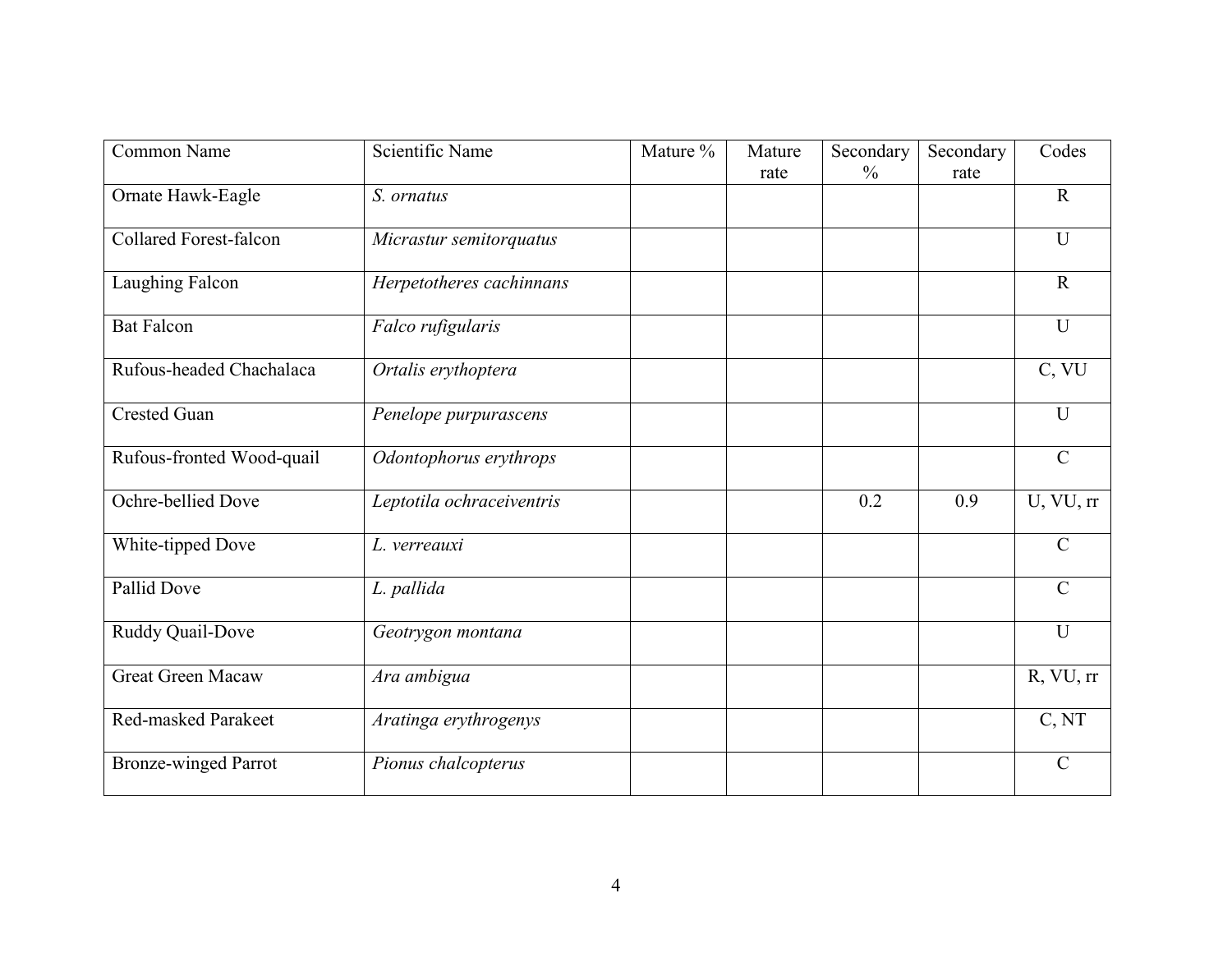| Common Name                        | Scientific Name         | Mature % | Mature | Secondary     | Secondary      | Codes          |
|------------------------------------|-------------------------|----------|--------|---------------|----------------|----------------|
|                                    |                         |          | rate   | $\frac{0}{0}$ | rate           |                |
| Squirrel Cuckoo                    | Piaya cayana            |          |        |               |                | U              |
| West Peruvian Screech-owl          | Otus roboratus          |          |        |               |                | $\mathcal{C}$  |
| Spectacled Owl                     | Pulsatrix perspicillata |          |        |               |                | $\mathcal{C}$  |
| Pacific Pygmy-Owl <sup>1</sup>     | Glaucidium peruanum     | 0.3      | 1.1    | 0.2           | 0.9            | C, rr          |
| Black-and-white Owl                | Strix nigrolineata      |          |        |               |                | U              |
| Mottled Owl                        | S. virgata              |          |        |               |                | $\mathcal{C}$  |
| Common Potoo                       | Nyctibius griseus       |          |        |               |                | U              |
| Pauraque                           | Nyctidromus albicollis  |          |        | 0.7           | $\overline{3}$ | $\mathcal{C}$  |
| Anthony's Nightjar                 | Caprimulgus anthonyi    |          |        |               |                | R, rr          |
| White-collared Swift               | Streptoprocne zonaris   |          |        |               |                | $\overline{U}$ |
| <b>Tumbes Swift</b>                | Chaetura ocypetes       |          |        |               |                | $\overline{U}$ |
| Gray-rumped Swift                  | C. cinereiventris       |          |        |               |                | $\mathcal{C}$  |
| <b>Baron's Hermit</b> <sup>1</sup> | Phaethornis baroni      | 10.9     | 39     | 7.6           | 29             | C, rr          |
| Speckled Hummingbird               | Adelomyia melanogenys   | 4.0      | 14     | 6.4           | 25             | $\overline{C}$ |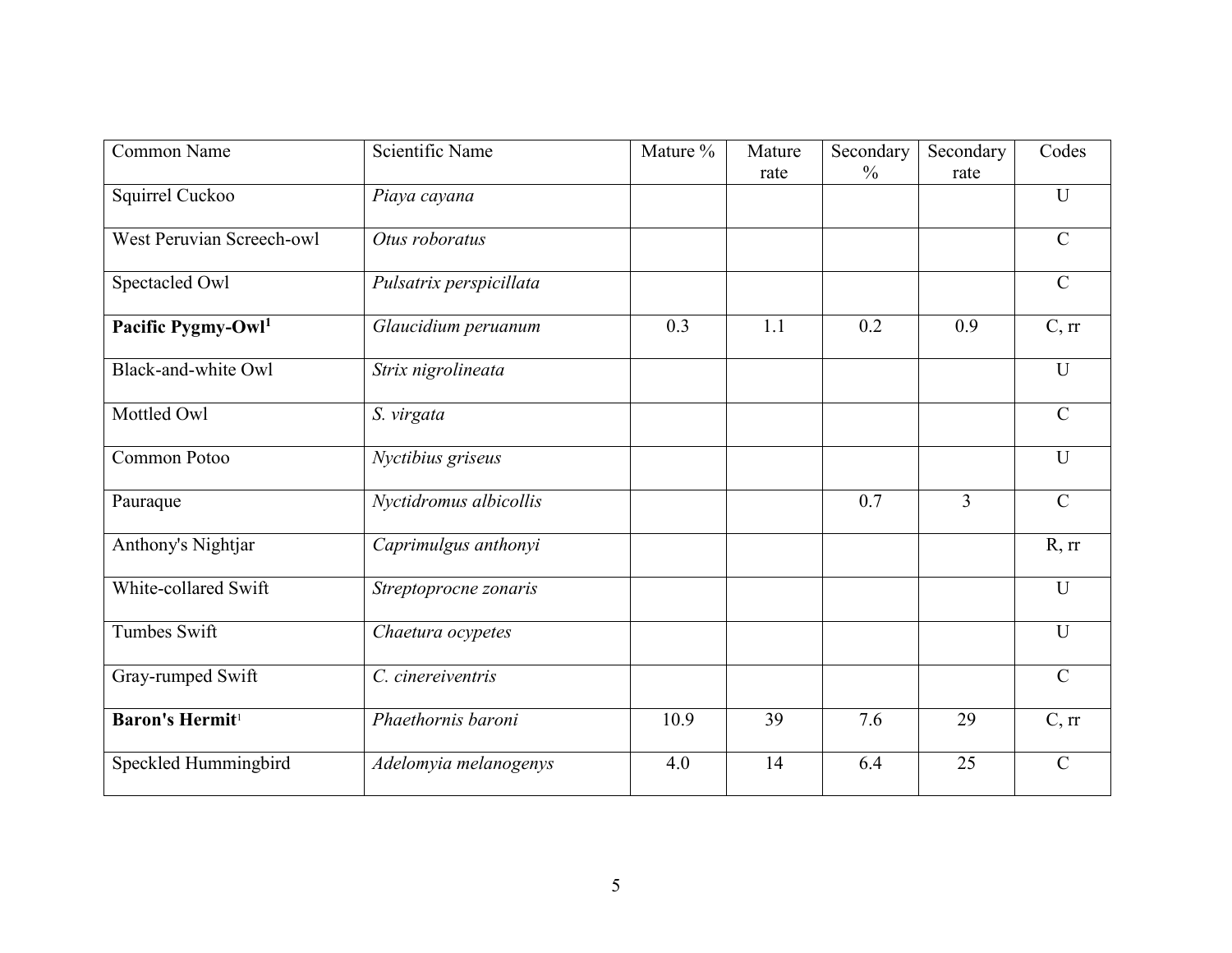| Common Name                    | Scientific Name              | Mature % | Mature | Secondary     | Secondary | Codes         |
|--------------------------------|------------------------------|----------|--------|---------------|-----------|---------------|
|                                |                              |          | rate   | $\frac{0}{0}$ | rate      |               |
| Little Woodstar                | Chaetocercus bombus          |          |        |               |           | U, VU         |
| Green-crowned Brilliant        | Heliodoxa jacula             |          |        | 0.2           | 0.9       | $\mathbf C$   |
| Rufous-tailed Hummingbird      | Amazilia tzacatl             | 0.6      | 2.2    | 2.4           | 9.5       | $C^*$         |
| Amazilia Hummingbird           | Amazilia amazilia            | 0.6      | 2.2    | 1.2           | 4.8       | $C^*$         |
| Green-crowned Woodnymph        | Thalurania fannyi            | 0.6      | 2.2    |               |           | $\mathbf U$   |
| Violet-bellied Hummingbird     | Damophila julie              | 0.3      | 1.1    | 0.2           | 0.9       | $\mathbf U$   |
| Western Emerald <sup>1</sup>   | Chlorostilbon melanorhynchus | 0.3      | 1.1    | 0.2           | 0.9       | $\mathbf U$   |
| Ecuadorian Trogon <sup>1</sup> | Trogon mesurus               |          |        |               |           | $\mathbf U$   |
| <b>Collared Trogon</b>         | T. collaris                  | 0.6      | 2.2    |               |           | $\mathbf C$   |
| Northern Violaceous Trogon     | T. caligatus                 |          |        |               |           | $\mathbf R$   |
| <b>Barred Puffbird</b>         | Nystalus radiatus            |          |        |               |           | U             |
| Red-headed Barbet              | Eubucco bourrcierii          | 0.3      | 1.1    |               |           | $\mathbf{U}$  |
| Crimson-rumped Toucanet        | Aulacorhynchus haematopygus  | 0.3      | 1.1    |               |           | $\mathcal{C}$ |
| Pale-mandibled Araçari         | Pteroglossus erythropygius   |          |        |               |           | $\mathbf R$   |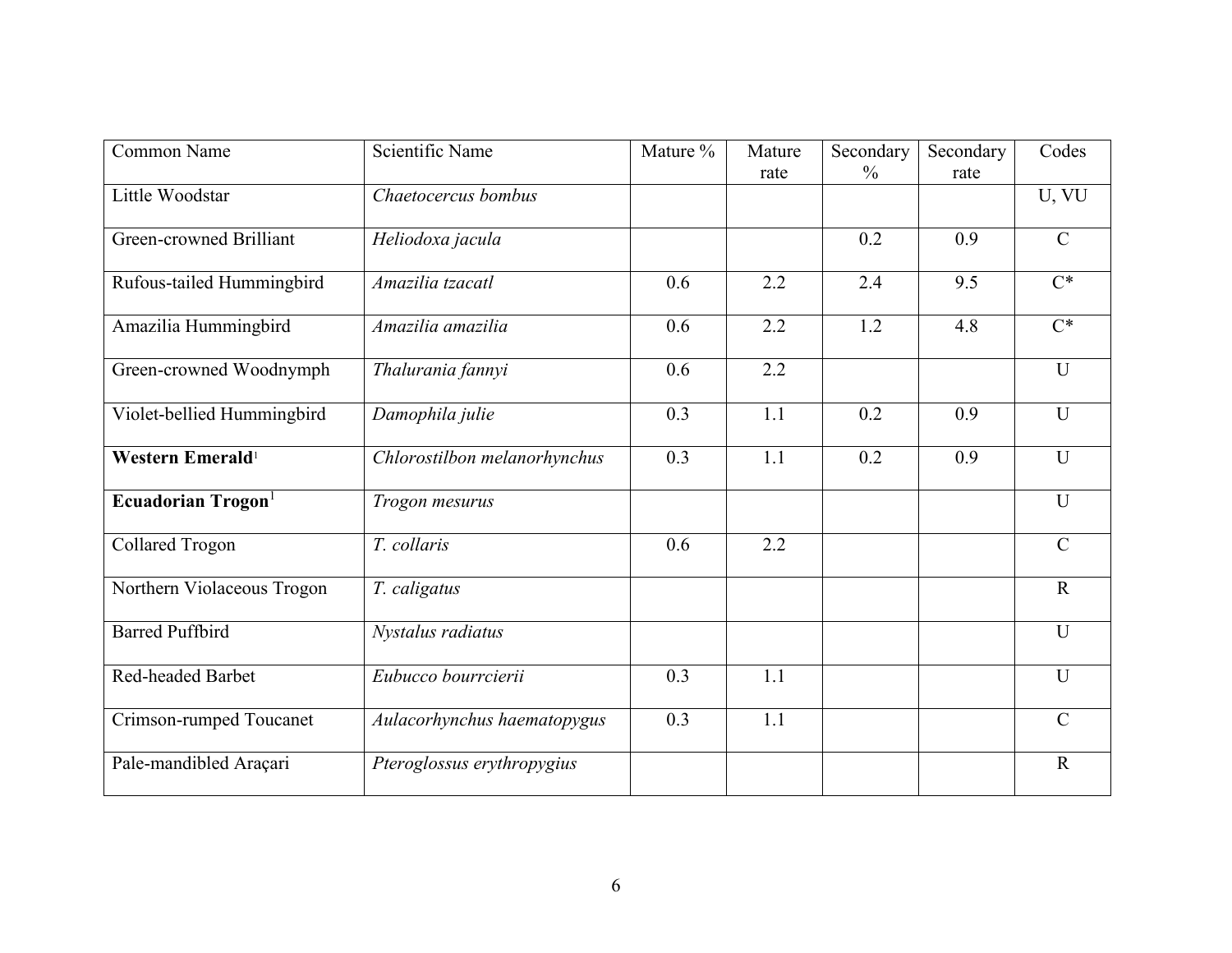| Common Name                 | Scientific Name                    | Mature % | Mature | Secondary     | Secondary | Codes            |
|-----------------------------|------------------------------------|----------|--------|---------------|-----------|------------------|
|                             |                                    |          | rate   | $\frac{0}{0}$ | rate      |                  |
| Chocó Toucan                | Ramphastos brevis                  |          |        |               |           | $\mathcal{C}$    |
| Golden-olive Woodpecker     | Piculus rubiginosus                |          |        |               |           | $\mathcal{C}$    |
| Lineated Woodpecker         | Dryocopus lineatus                 |          |        |               |           | $\mathbf{U}$     |
| Guayaquil Woodpecker        | Campephilus gayaquilensis          |          |        |               |           | C, NT            |
| Black-cheeked Woodpecker    | Melanerpes pucherani               |          |        |               |           | $\mathbf R$      |
| Scarlet-backed Woodpecker   | Veniliornis callonotus             |          |        |               |           | U                |
| Red-rumped Woodpecker       | V. kirkii                          | 0.3      | 1.1    |               |           | U                |
| Red-billed Scythebill       | Campylorhamphus<br>trochilirostris | 0.9      | 3.3    |               |           | $\mathbf R$      |
| Plain-brown Woodcreeper     | Dendrocincla fuliginosa            | 3.1      | 11     | 1.7           | 6.6       | $\overline{C^*}$ |
| Wedge-billed Woodcreeper    | Glyphorynchus spirurus             | 5        | 17.8   |               |           | $\overline{C^*}$ |
| Olivaceous Woodcreeper      | Sittasomus griseicapillus          | 1.3      | 4.4    | 2.2           | 8.5       | $\overline{C^*}$ |
| Northern Barred-Woodcreeper | Dendrocolaptes certhia             | 0.3      | 1.1    |               |           | $\mathbf R$      |
| Spotted Woodcreeper         | Xiphorhynchus erythropygius        | 2.8      | 10     | 1.2           | 4.8       | $U^*$            |
| Streak-headed Woodcreeper   | Lepidocolaptes souleyetii          |          |        | 0.5           | 1.9       | $\mathbf R$      |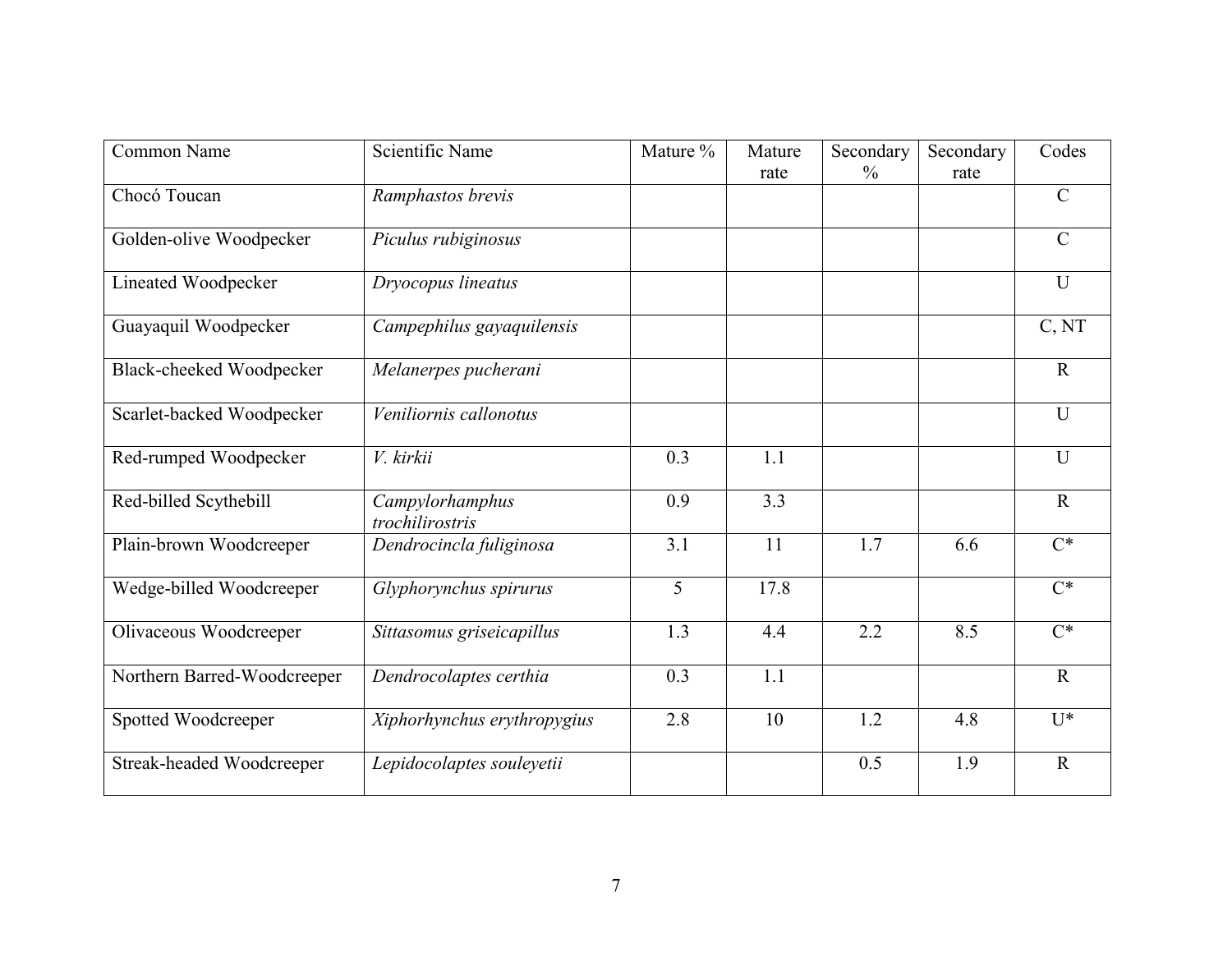| Common Name                      | Scientific Name             | Mature % | Mature         | Secondary     | Secondary      | Codes                  |
|----------------------------------|-----------------------------|----------|----------------|---------------|----------------|------------------------|
|                                  |                             |          | rate           | $\frac{0}{0}$ | rate           |                        |
| <b>Slaty Spinetail</b>           | Synallaxis brachyura        |          |                | 0.9           | 4              | $\mathcal{C}$          |
| Red-faced Spinetail              | Cranioleuca erythrops       |          |                | 0.5           | 1.9            | $\mathbf{U}$           |
| <b>Streaked Xenops</b>           | Xenops rutilans             |          |                |               |                | U                      |
| Plain Xenops                     | X. minutus                  |          |                |               |                | U                      |
| Scaly-throated Foliage-gleaner   | Anabacerthia variegaticeps  | 0.6      | 2.2            |               |                | $\mathbf R$            |
| Buff-throated Foliage-gleaner    | Automolus ochrolaemus       | 1.3      | 4.4            | 0.9           | $\overline{4}$ | U                      |
| Henna-hooded Foliage-gleaner     | Hylocryptus erythrocephalus |          |                | 0.5           | 1.9            | $\overline{U,VU}$ , rr |
| Tawny-throated Leaftosser        | Sclerurus mexicanus         |          |                |               |                | U                      |
| <b>Scaly-throated Leaftosser</b> | S. guatemalensis            | 0.9      | 3.3            |               |                | $\overline{U}$         |
| <b>Great Antshrike</b>           | Taraba major                |          |                | 0.5           | 1.9            | $\mathbf R$            |
| Plain Antvireo                   | Dysithamnus mentalis        | 3.1      | 11             | 6.1           | 24             | $\overline{C^*}$       |
| <b>Slaty Antwren</b>             | Myrmotherula schisticolor   | 3.8      | 13             | 0.2           | 0.9            | $C^*$                  |
| Pacific Fire-eye <sup>1</sup>    | Pyriglena leuconota         | 4.7      | 16.7           | 4.2           | 16             | $\mathcal{C}$          |
| Immaculate Antbird               | Myrmeciza immaculata        | 0.6      | $\overline{2}$ |               |                | $\mathbf R$            |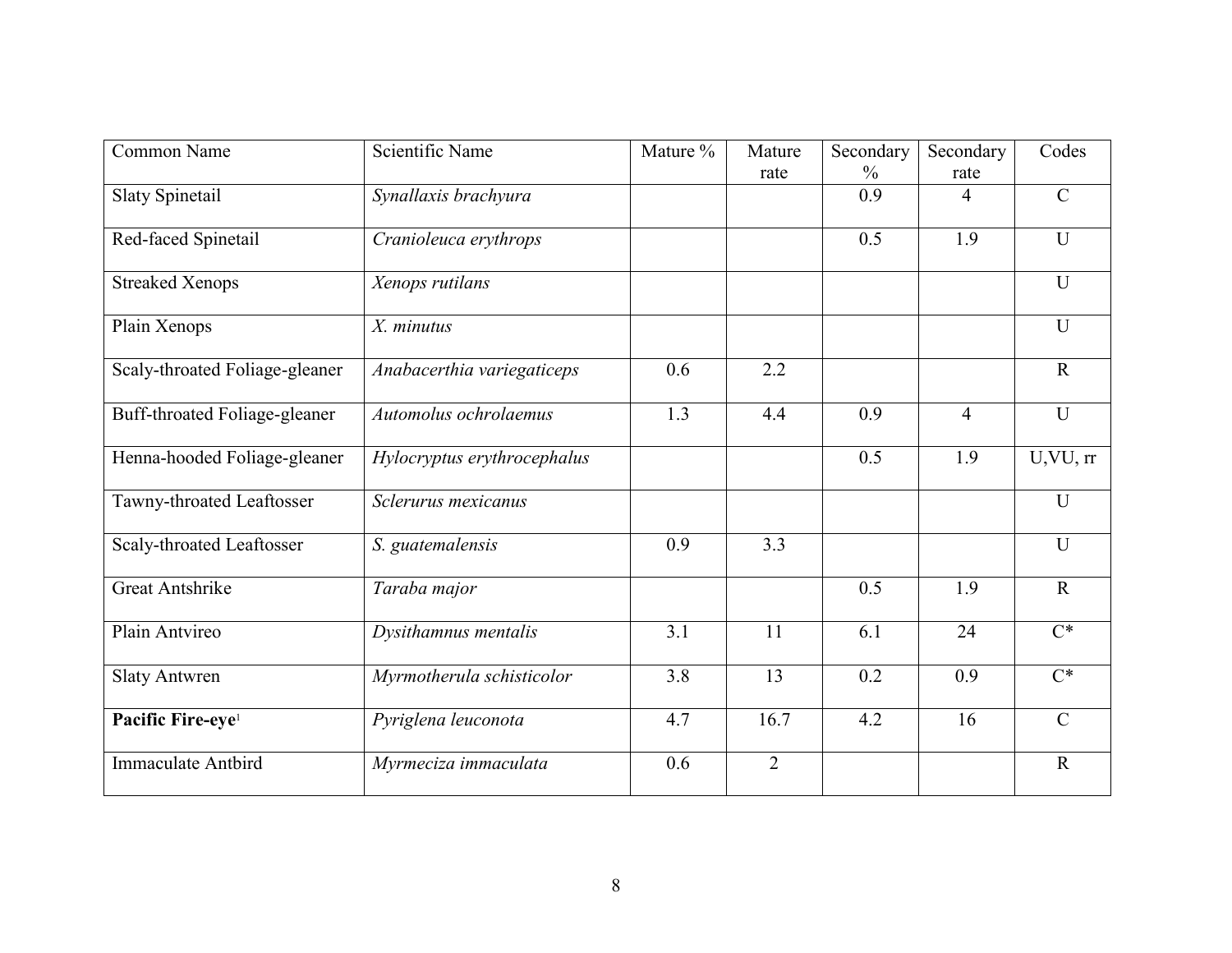| Common Name                   | Scientific Name           | Mature % | Mature | Secondary      | Secondary | Codes            |
|-------------------------------|---------------------------|----------|--------|----------------|-----------|------------------|
|                               |                           |          | rate   | $\frac{0}{0}$  | rate      |                  |
| <b>Bicolored Antbird</b>      | Gymnopithys leucaspis     | 0.9      | 3.3    |                |           | U                |
| <b>Black-headed Antthrush</b> | Formicarius nigricapillus | 3.8      | 13     | 0.5            | 1.9       | $\mathcal{C}$    |
| Scaled Antpitta               | Grallaria guatimalensis   |          |        |                |           | $\mathbf{U}$     |
| Watkin's Antpitta             | G. watkinsi               |          |        | 0.2            | 0.9       | $\mathcal{C}$    |
| <b>Elegant Crescentchest</b>  | Melanopareia elegans      |          |        |                |           | $\mathbf R$      |
| Sooty-headed Tyrannulet       | Phyllomyias griseiceps    |          |        |                |           | $\mathbf R$      |
| Southern Beardless-tyrannulet | Camptostoma obsoletum     |          |        |                |           | U                |
| Pacific Elaenia               | Myiopagis subplacens      |          |        | 1.2            | 4.8       | C,rr             |
| Tawny-crowned Pygmy-Tyrant    | Euscarthmus meloryphus    |          |        | 0.2            | 0.9       | $\mathbf{U}$     |
| Olive-striped Flycatcher      | Mionectes olivaceus       | 0.3      | 1.1    | 0.2            | 0.9       | $\mathbf{U}$     |
| Ochre-bellied Flycatcher      | M. oleagineus             | 3.4      | 12     | $\overline{2}$ | 7.6       | $\overline{C^*}$ |
| Yellow Tyrannulet             | Capsiempsis flaveola      |          |        |                |           | $\mathbf R$      |
| Scale-crested Pygmy-Tyrant    | Lophotriccus pileatus     | 0.3      | 1.1    | 1.2            | 4.8       | $U^*$            |
| Common Tody-flycatcher        | Todirostrum cinereum      |          |        |                |           | $\mathbf U$      |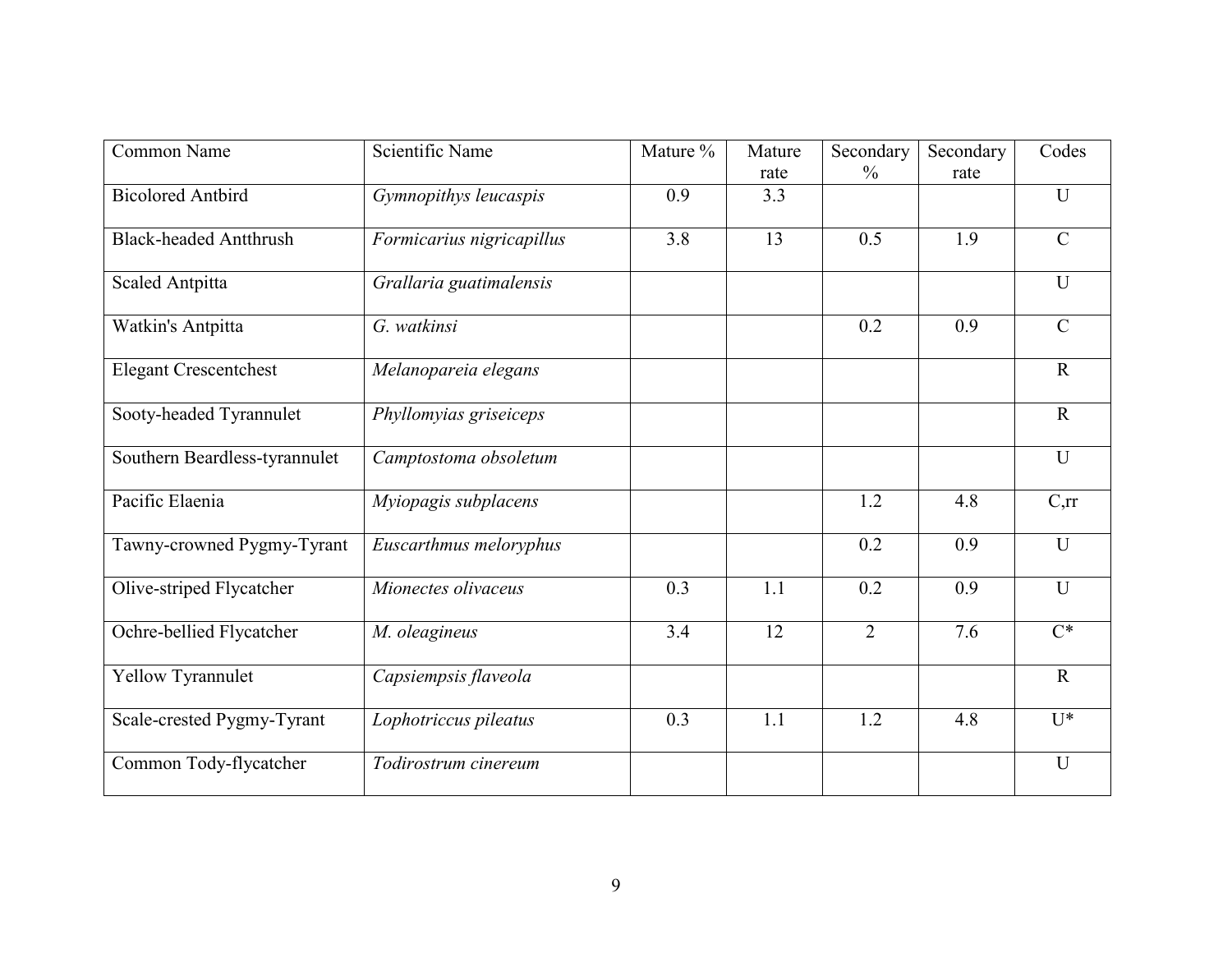| Common Name                    | Scientific Name            | Mature % | Mature | Secondary     | Secondary        | Codes          |
|--------------------------------|----------------------------|----------|--------|---------------|------------------|----------------|
|                                |                            |          | rate   | $\frac{0}{0}$ | rate             |                |
| Pacific Flatbill               | Rhynchocyclus pacificus    | 0.3      | 1.1    |               |                  | U              |
| Yellow-olive Flatbill          | Tolmomyias sulphurescens   |          |        |               |                  | $\mathbf{R}$   |
| Yellow-margined Flatbill       | T. flavotectus             |          |        |               |                  | $\mathbf R$    |
| White-throated Spadebill       | Platyrinchus mystaceus     | 2.8      | 10     | 1.5           | 5.7              | $C^*$          |
| Tawny-breasted Flycatcher      | Myiobius villosus          |          |        |               |                  | $\mathbf R$    |
| Sulphur-rumped Flycatcher      | M.sulphureipygius          | 0.3      | 1.1    |               |                  | U              |
| <b>Bran-colored Flycatcher</b> | Myiophobus fasciatus       |          |        | 1.5           | $\overline{5.7}$ | $\overline{C}$ |
| Olive-sided Flycatcher         | Contopus cooperi           |          |        |               |                  | $\mathbf R$    |
| Tumbes Pewee <sup>1</sup>      | C. punensis                |          |        | $\mathbf{1}$  | $\overline{4}$   | C, rr          |
| Smoke-colored Pewee            | C. fumigatus               |          |        |               |                  | $\overline{U}$ |
| Acadian Flycatcher             | Empidonax virescens        |          |        | $\mathbf{1}$  | $\overline{4}$   | U              |
| Gray-breasted Flycatcher       | Lathrotriccus griseipectus | 1.2      | 4.4    | 4.4           | 17               | $C, VU, rr^*$  |
| Ochraceous Attila              | Attila torridus            | 1.2      | 4.4    | 0.5           | 1.9              | $R$ , VU, rr   |
| Dusky-capped Flycatcher        | Myiarchus tuberculifer     |          |        |               |                  | $\mathcal{C}$  |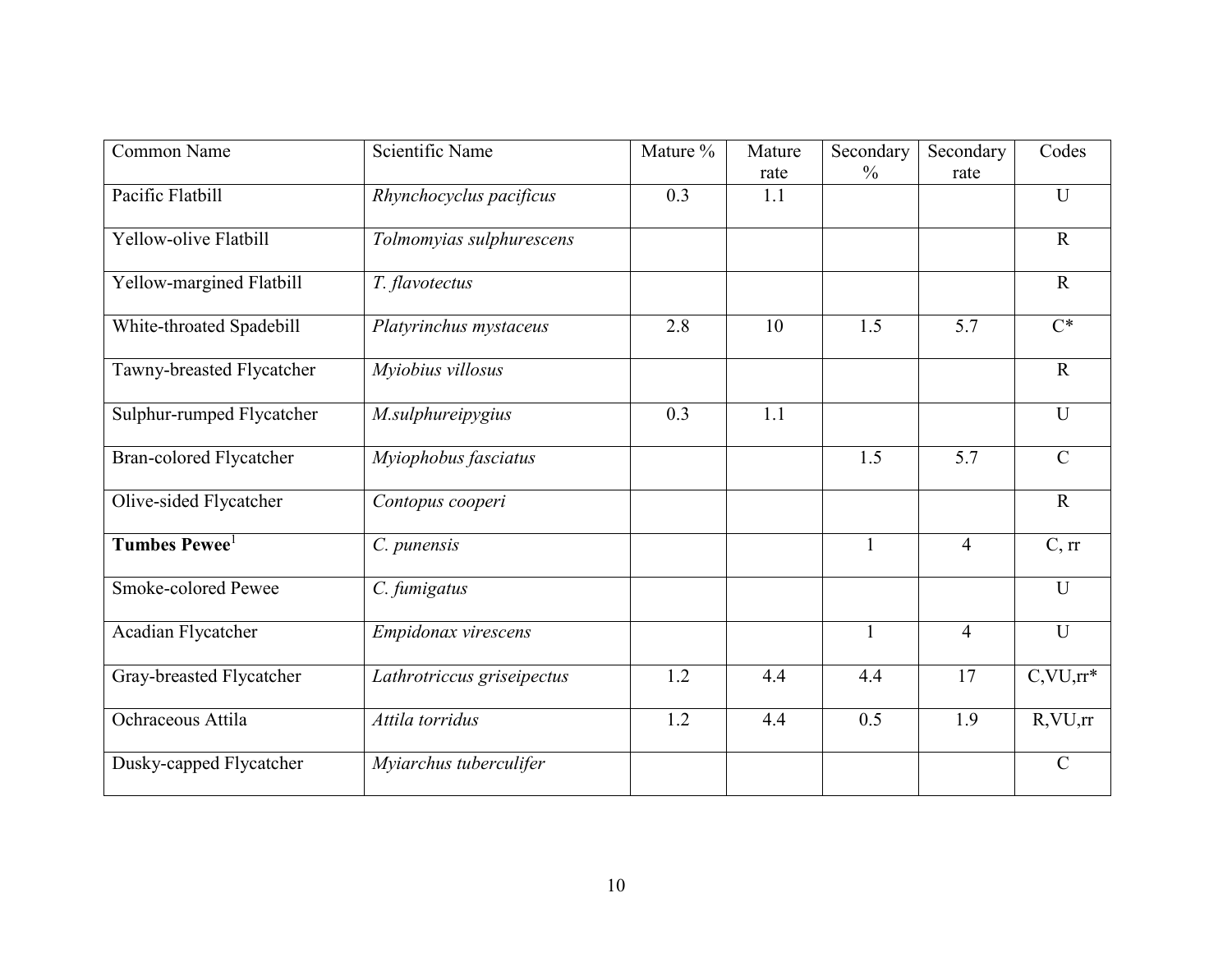| Common Name                | Scientific Name        | Mature % | Mature<br>rate | Secondary<br>$\%$ | Secondary<br>rate | Codes         |
|----------------------------|------------------------|----------|----------------|-------------------|-------------------|---------------|
| Boat-billed Flycatcher     | Megarynchus pitangua   |          |                |                   |                   | $\mathbf{U}$  |
| <b>Streaked Flycatcher</b> | Myiodynastes maculatus | 0.3      | 1.1            | 0.2               | 0.9               | $\mathbf R$   |
| One-colored Becard         | Platypsaris homochrous | 0.3      | 1.1            |                   |                   | $\mathbf{R}$  |
| Masked Tityra              | Tityra semifasciata    |          |                |                   |                   | $\mathbf{U}$  |
| White-bearded Manakin      | Manacus manacus        | 2.5      | 9.0            | 0.5               | 1.9               | $C^*$         |
| Thrush-like Mourner        | Schiffornis turdinus   |          |                | 0.7               | 2.8               | $\mathcal{C}$ |
| Rufous-browed Peppershrike | Cyclarhis gujanensis   |          |                | 0.5               | 1.9               | $\mathcal{C}$ |
| Red-eyed Vireo             | Vireo olivaceus        |          |                | 0.5               | 1.9               | $\mathcal{C}$ |
| Lesser Greenlet            | Hylophilus decurtatus  |          |                | 0.5               | 1.9               | $\mathcal{C}$ |
| Spotted Nightingale-Thrush | Catharus dryas         | 2.8      | 10             | 0.2               | 0.9               | $C^*$         |
| Swainson's Thrush          | C. ustulatus           |          |                | 2.4               | 9.5               | $\mathbf{U}$  |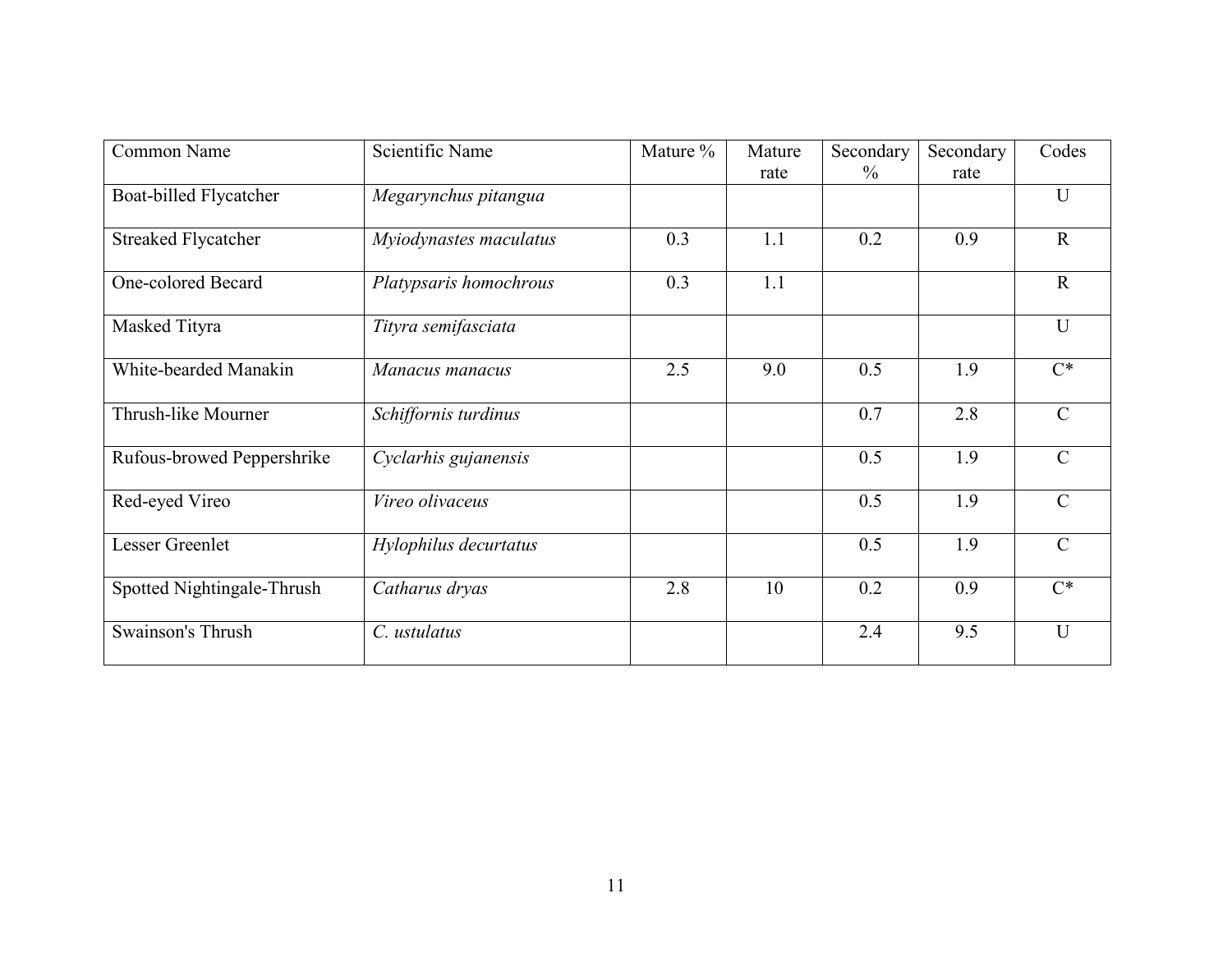| Common Name                   | Scientific Name           | Mature % | Mature<br>rate | Secondary<br>$\%$ | Secondary<br>rate | Codes            |
|-------------------------------|---------------------------|----------|----------------|-------------------|-------------------|------------------|
| Plumbeous-backed Thrush       | Turdus reevei             |          |                | 0.2               | 0.9               | U,rr             |
| Ecuadorian Thrush             | T. maculirostris          |          |                | 3.2               | 12.3              | C,rr             |
| Dagua Thrush <sup>1</sup>     | T. daguae                 | 0.6      | 2.2            |                   |                   | U,rr             |
| <b>Blue-and-White Swallow</b> | Notiochelidon cyanoleuca  |          |                |                   |                   | U                |
| Whiskered Wren                | Thryothorus mystacalis    |          |                | 0.2               | 0.9               | $\mathbf{R}$     |
| Speckle-breasted Wren         | T. sclateri               |          |                | 0.7               | 2.8               | U,rr             |
| Gray-breasted Wood-Wren       | Henicorhina leucophrys    | 12.5     | 44.4           | 5.6               | 21.8              | $\overline{C^*}$ |
| Southern Nightingale-Wren     | Microcerculus marginatus  | 3.1      | 11             | 0.7               | 2.8               | $\overline{U^*}$ |
| Song Wren                     | Cyphorhinus phaeocephalus |          |                |                   |                   | $\mathbf R$      |
| <b>Tropical Gnatcatcher</b>   | Polioptila plumbea        |          |                |                   |                   | $\overline{U}$   |
| <b>Tropical Parula</b>        | Parula pitiayumi          |          |                | 0.5               | 1.9               | $\mathcal{C}$    |
| Masked Yellowthroat           | Geothlypis auricularis    |          |                | 1.0               | $\overline{4}$    | $\mathbf U$      |
| Slate-throated Whitestart     | Myioborus miniatus        | 1.2      | 4.4            | 0.5               | 1.9               | $\mathcal{C}$    |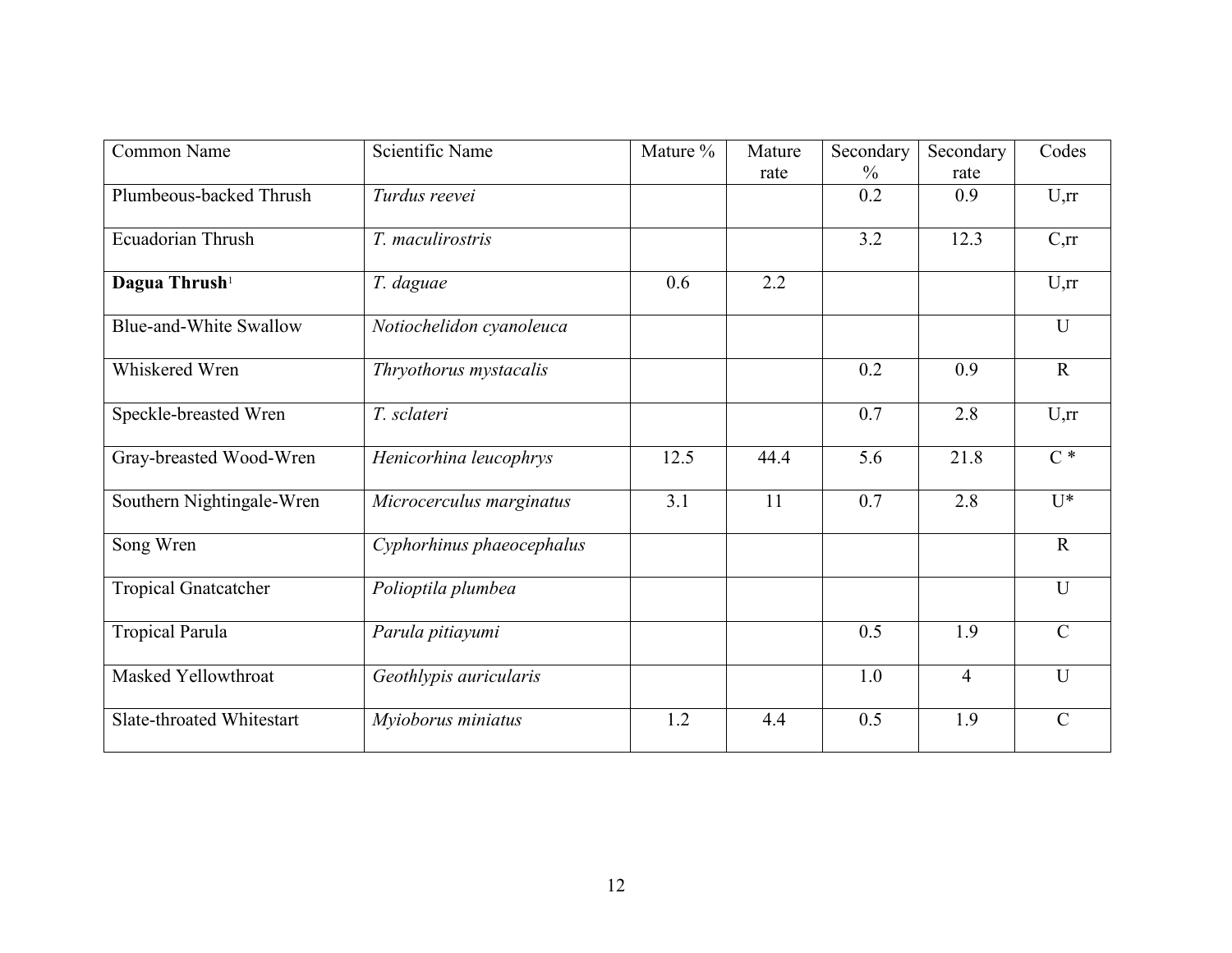| Common Name                     | Scientific Name           | Mature % | Mature | Secondary     | Secondary      | Codes               |
|---------------------------------|---------------------------|----------|--------|---------------|----------------|---------------------|
|                                 |                           |          | rate   | $\frac{0}{0}$ | rate           |                     |
| Gray-and-gold Warbler           | Basileuterus fraseri      | 1.2      | 4.4    | 7.8           | 30.4           | $\overline{C,rr^*}$ |
| Bananaquit                      | Coereba flaveola          |          |        | 0.2           | 0.9            | $\mathcal{C}$       |
| Orange-bellied Euphonia         | Euphonia xanthogaster     | 1.9      | 6.7    | 2.2           | 8.5            | $\mathcal{C}$       |
| Thick-billed Euphonia           | E. laniirostris           | 3.8      | 13     | 1.7           | 6.6            | $C^*$               |
| Silver-throated Tanager         | Tangara icterocephala     |          |        |               |                | U                   |
| <b>Blue-necked Tanager</b>      | Tangara cyanicollis       |          |        |               |                | $\mathcal{C}$       |
| <b>Bay-headed Tanager</b>       | Tangara gyrola            |          |        | 0.2           | 0.9            | $\mathcal{C}$       |
| <b>Blue-gray Tanager</b>        | Thraupis episcopus        |          |        |               |                | $\mathbf C$         |
| Palm Tanager                    | T. palmarum               |          |        |               |                | $\mathcal{C}$       |
| Yellow-rumped Tanager           | Ramphocelus icteronotus   |          |        | 0.9           | $\overline{4}$ | $\mathcal{C}$       |
| <b>Highland Hepatic Tanager</b> | Piranga lutea             |          |        | 0.7           | 2.8            | $\mathbf R$         |
| <b>Summer Tanager</b>           | P. rubra                  |          |        | 0.2           | 0.9            | U                   |
| Ashy-throated Bush-tanager      | Chlorospingus canigularis |          |        |               |                | U                   |
| <b>Buff-throated Saltator</b>   | Saltator maximus          |          |        | 0.7           | 2.8            | U                   |